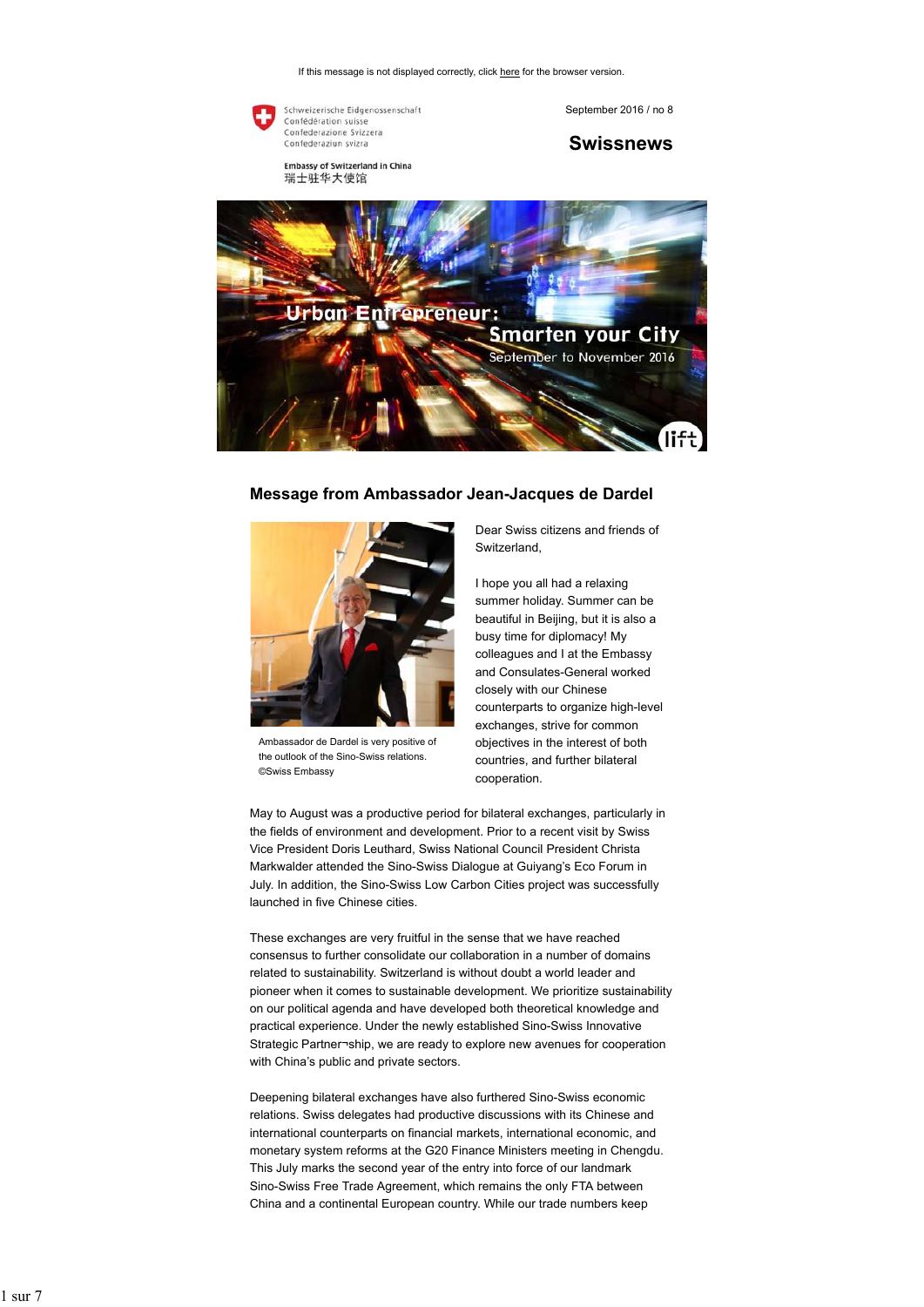growing despite a difficult economic environment, Swiss companies remain very attractive to Chinese investments, as the recent take-over announcement of SR Technics by the Chinese group HNA proves.

Last but not least, as the cultural exchanges between our two countries continue to bloom, please don't forget to follow and participate in our events and activities including design workshops, jazz concerts, winter sports, Italian Language Week, and much more. Whatever your tastes, there is something for everyone in our rich cultural program!

Jean-Jacques de Dardel

Ambassador of Switzerland to the People's Republic of China

#### **CONTENTS**

Bilateral Relations Economic News Science and Education Cultural News Development News Upcoming Event

## **Bilateral Relations**

# **Swiss VP promotes environmental, energy policies during China visit**



Mrs. Leuthard is introduced to the Sino-Swiss Low Carbon Cities Project at the Swiss Embassy. © Zhen Hongge

Swiss Vice President Doris Leuthard held talks with Chinese authorities about expanding bilateral cooperation in the environment and energy sector during her visit to China. Switzerland and China will continue their cooperation on water management through expert meetings and projects aimed at sustainable water management and natural hazard prevention. Read more>>>

**Background:** Bilateral relations Switzerland-China

# **Sino-Swiss Dialogue commits to innovative cooperation, ecological development**



Ms. Christa Markwalder speaks at the EFG

Swiss National Council President Christa Markwalder attended the Sino-Swiss Dialogue, a key sub-forum of the Eco Forum Global (EFG) Annual Conference in Guiyang. The forum promoted cooperation between Switzerland and the province, particularly in the field of ecological development under Sino-Swiss Innovative Strategic Partnership. Read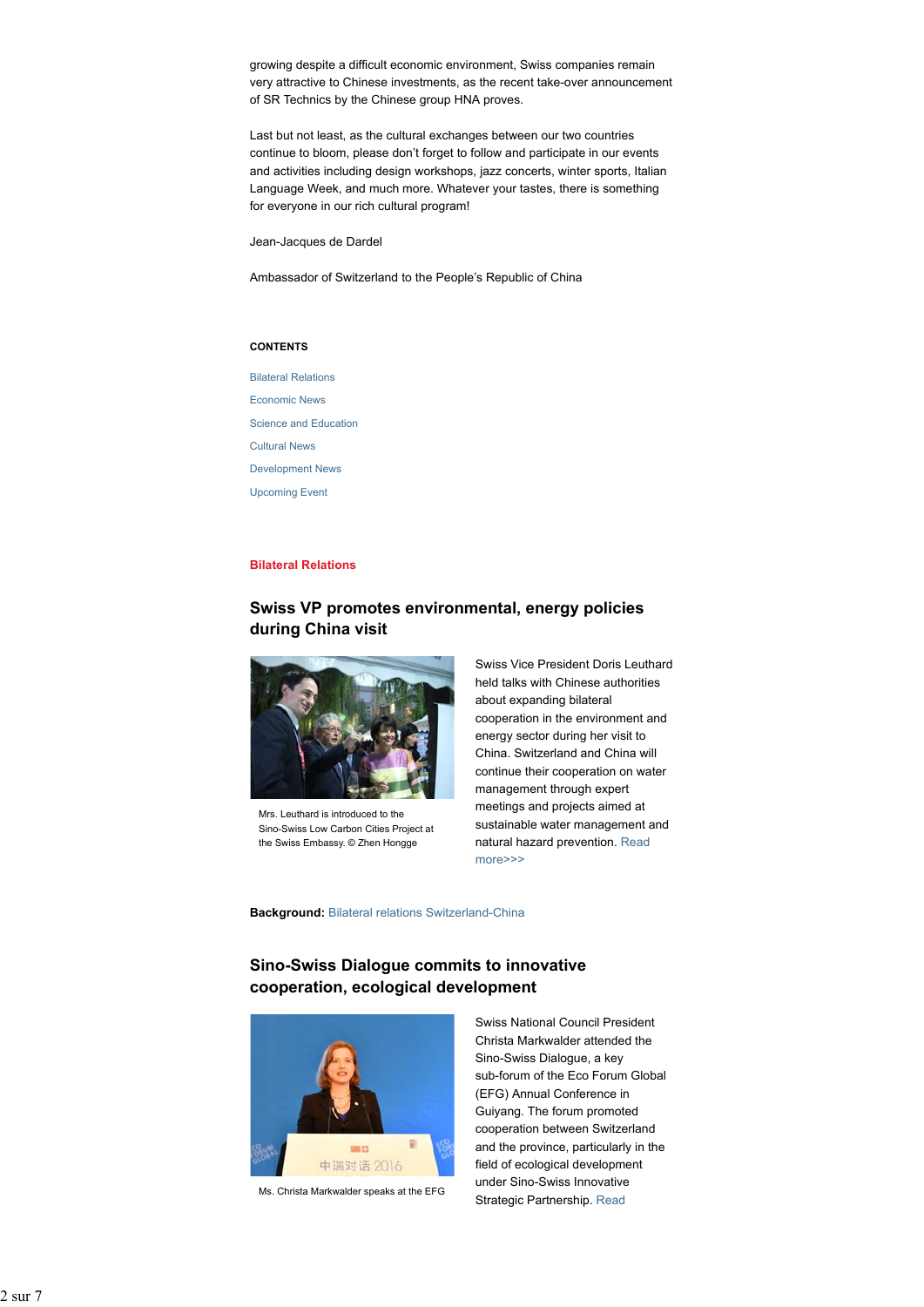# **China and Switzerland in dialogue on human rights**

The 14th round of the Sino-Swiss Human Rights Dialogue in May yielded open, constructive, and mutually critical exchanges on key issues related to bilateral human rights. The dialogue prioritized discussions on developments over the past year related to China-based lawyers and human rights activists in addition to rights of minorities. Switzerland expressed its concern about these issues on the basis of concrete situations. Read more>>>

**Background:** Switzerland's human rights policy

#### **Economic News**

## **Swiss Embassy releases China Economic report**

The bi-annual Economic Report looks into China's current economic development. It offers an overview of China's macroeconomic situation, and analyses the structural reforms launched in 2015 as well as in China's 13th Five-Year Plan (2016-2020). It also provides an insight into China's international and



2016 China Economic Report. © Swiss **Embassy** 

regional economic agreements, and discusses the outlook for the Sino-Swiss economic agreements. Download the report here.

# **Investing in Switzerland**

Switzerland has a proud reputation for being a gateway to the European market, one of the world's most stable economies, and home to a competitive business environment. It's therefore no surprise that it attracts investors from all over the world. Under its mission to promote trade and investment in Switzerland,



Switzerland offers competitive business environment. © Swiss Embassy

the Swiss Business Hub in China shared the benefits of investing in Switzerland with China Investment magazine, including strong industrial clusters, innovation capacities, a favorable tax system, and high-level workforce. Read the Chinese article here.

#### **Job offer: General Manager, SwissCham Beijing**

SwissCham Beijing is looking for a capable new General Manager to lead its team. The GM is responsible for providing leadership and vision by driving the Chamber's activities, including marketing, public relations, and project management. For more information, please visit SwissCham website.

## **Science and Education**

**Solar Impulse completes fuel-free flight around the**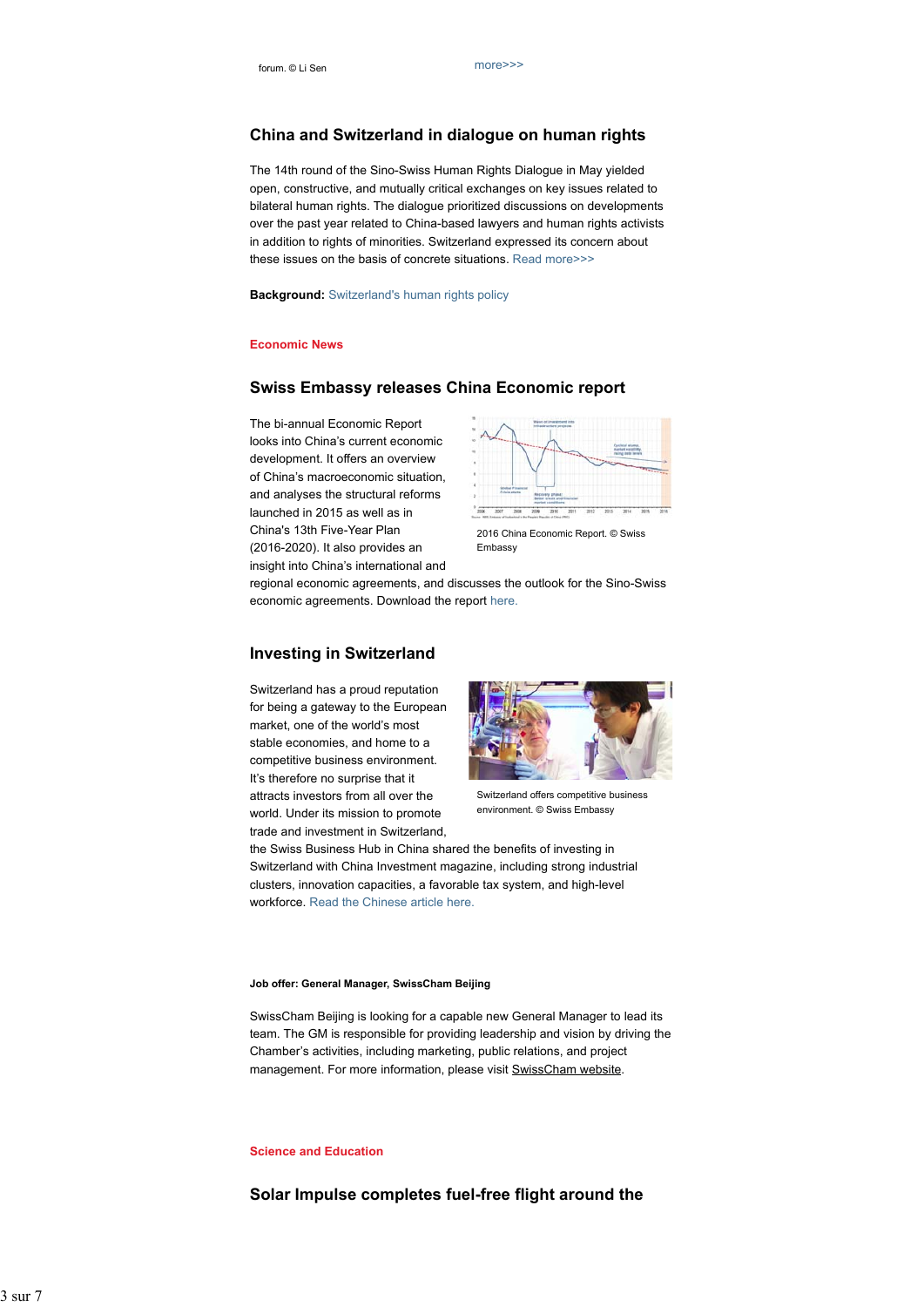# **world**



Solar Impulse pilots celebrate the epic flight. © Solar Impulse

Solar-powered plane Solar Impulse 2 flew into the record books upon completing its epic round-the-world trip on July 26, making it the first aircraft to circumnavigate the globe without a drop of liquid fuel. The idea for the aircraft was conceived by Swiss adventurers Bertrand Piccard and André Borschberg and supported by the Swiss Federal government. Read more>>>

# **Swiss education excellence on show at Tsinghua**



With posters, brochures, and a 'Mountain-Climber' quiz, the Swiss booth at the annual Tsinghua Global Village Festival introduced visitors to Switzerland's strengths in higher education, research, innovation, and tourism. Switzerland is renowned for its world-class education

system and vibrant innovation culture. Read more>>>

# **Beijing IHEID Alumni Association inaugurated**

An inauguration ceremony for the Beijing chapter of the Graduate Institute of International and Development Studies (IHEID) Alumni Association was held in July at the Swiss Embassy. A statute for the chapter was adopted at the event, laying the cornerstone for this community. Event photos>>>

## **Cultural News**

## **Swiss National Day: celebrating 725 years of history**

About 600 guests from the Swiss, Chinese, and international communities celebrated the Swiss National Day at the Swiss Embassy in Beijing on August 1. The festivities generated an amicable atmosphere livened by performances by the Swiss Military Small Band and fun activities for children.



National Day celebration at the Swiss Embassy. © Mathias Magg

Message from the Swiss President.

**New Swiss visa centers to speed up application process for Chinese travelers**

The Swiss Embassy has expanded visa services to more Chinese cities following the opening of eight new visa acceptance centers. The newest center will open in Fuzhou in September, bringing the total number of Chinese cities with VACs to 15. Read more>>>

**Development News**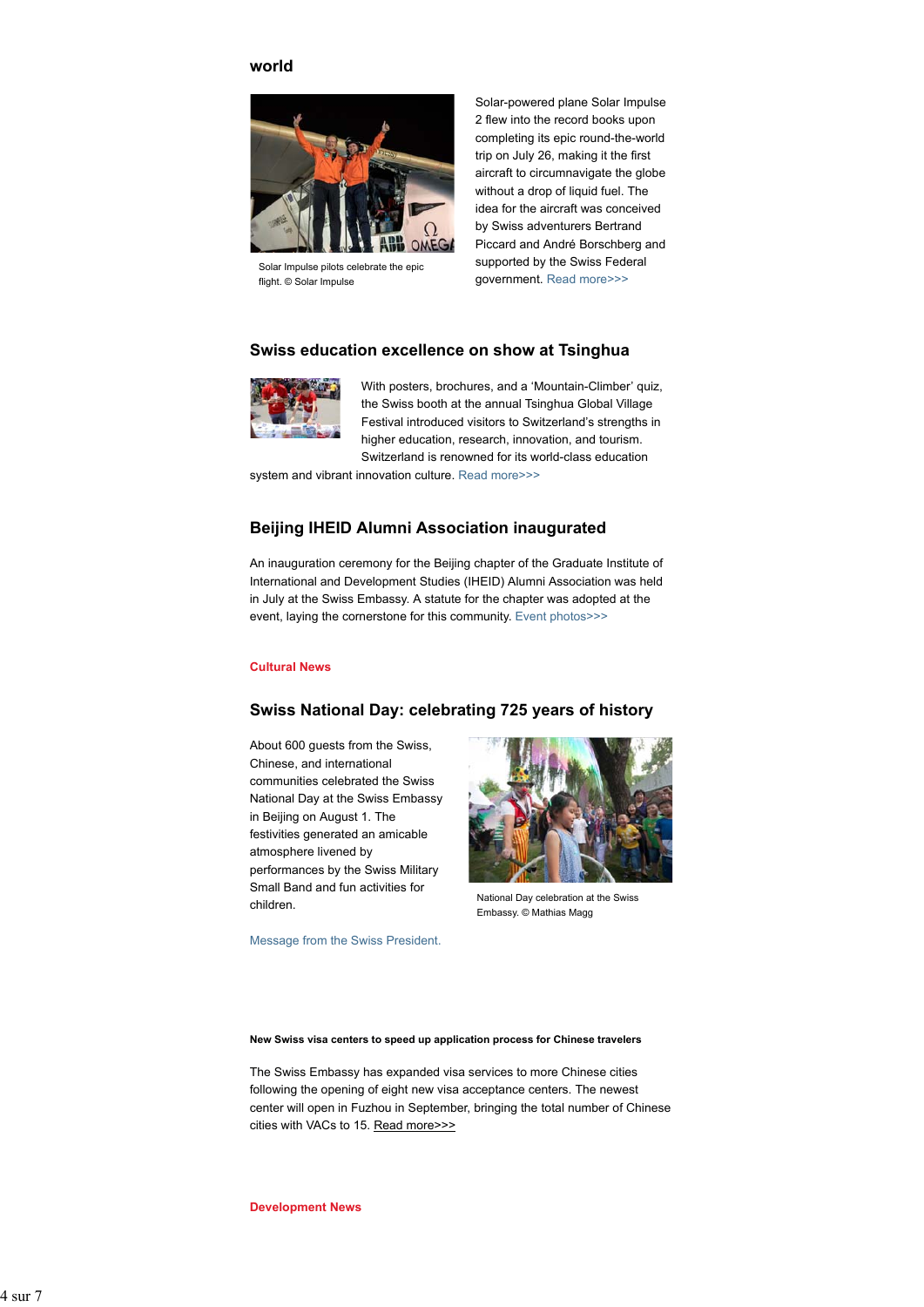# **Ambassador Pio Wennubst visits global climate change program in China**



Ambassador Wennubst attends the launch ceremony of Low Carbon Cities project in Guangzhou. © SDC

Pio Wennubst, Vice Director-General of the Swiss Agency for Development and Cooperation, met with officials from China's central government and multilateral organizations in addition to visiting pilot provinces and cities. The purpose of his visit was to identify opportunities for deeper innovation and stronger engagement between the GPCC and China. Read more>>>

# **Sino-Swiss cooperation deepens on water management**

Vice President Doris Leuthard and Chinese Minister of Water Resources Chen Lei attended the Sino-Swiss Water Management Dialogue, which facilitated an in-depth exchange of ideas and built consensus for further cooperation on sustainable water management and hazard prevention. Read more>>>

## **Upcoming Events**

*Below are some of the highlights of the cultural events from the Swiss Embassy and its Consulates General. For more events and detailed information, please visit the Agenda page of the Embassy's website or follow its WeChat: SwissChat.*

#### 10/09 - Shanghai

## **All Swiss Universities Alumni Gathering**



swissnex China invites alumni from Swiss universities and business schools to this annual gathering. Alumni are welcome to celebrate excellence in Swiss higher education and create new connections.

## 10/09 - 09/12 - Beijing

## **Dunshan Symphonic Wind Orchestra Concert Series**



The Dunshan Symphonic Wind Orchestra is the first and only fully privately-funded orchestra in Chinese mainland and co-founded by Swiss musician Adrian Schneider. The orchestra will bring six wonderful concerts in the following months.

## 20/09 – 15/10 - Changsha

## **China between Yesterday and Tomorrow**



The 65 photos from the portfolio of late Swiss photojournalist Fernand Gigon showcase the hardships as well as the beauty of everyday life of ordinary Chinese in the 1950s.

23/09 – 07/10 - Beijing / 30/11 – 05/03, 2017 - Hong Kong **ECAL Graphic Design**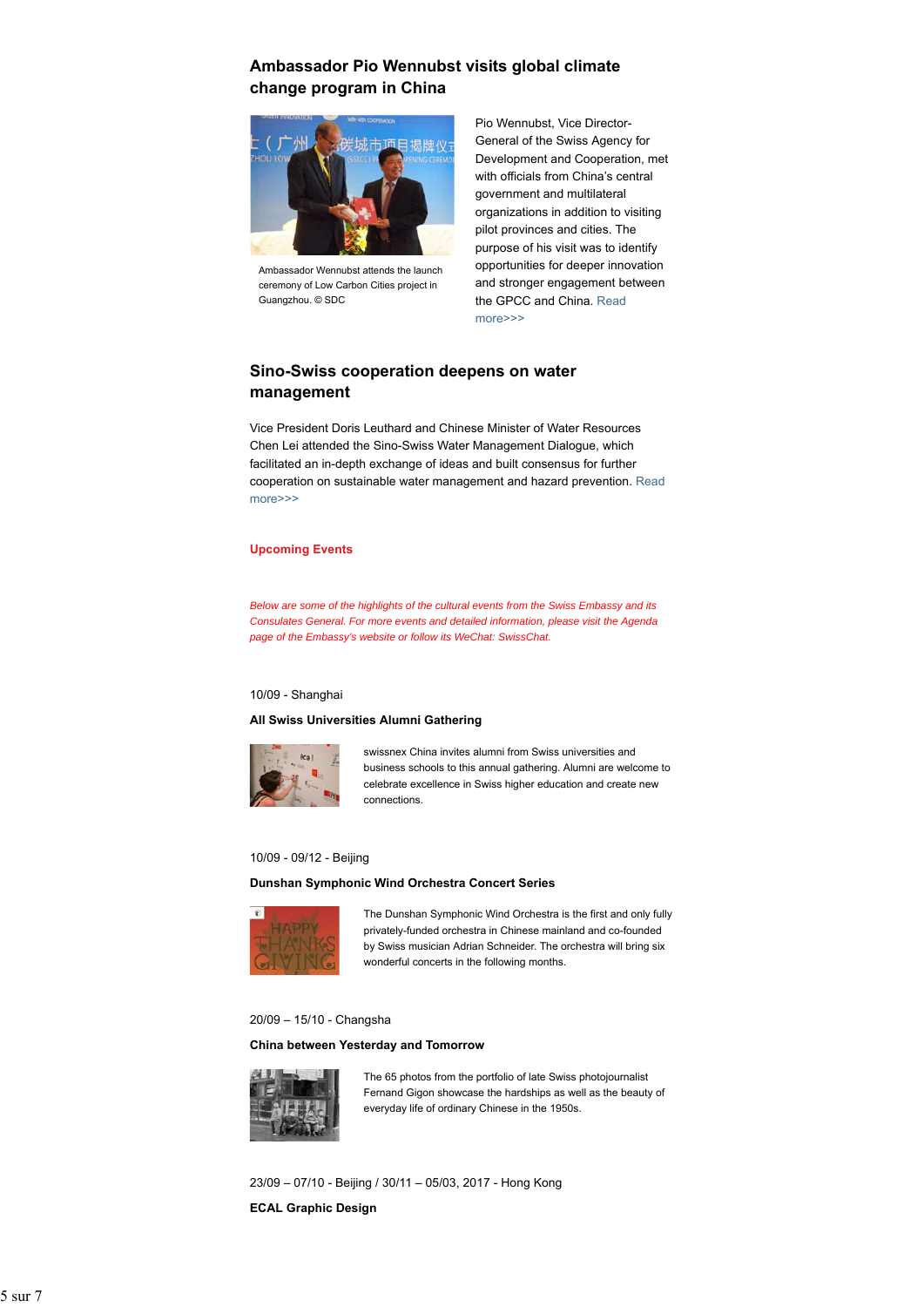

The ECAL Graphic Design exhibition highlights a number of animated and inspiring projects conducted by Bachelor of Graphic Design and Master of Art Direction graduates over the past years.

# 27/09 – 15/10 - Shanghai

## **Real Fiction Cinema**



Curated by Swiss curator Klaus Littmann and Dutch artist Job Koelewijn, the project comprises of three cinemas at three locations in Shanghai and intends to provide a unique perspective of temporary art interventions in public spaces.

## 02/10 - Beijing

## **Grid and Ghost: Jonas Voegeli on Grid Design System**



Swiss designer Jonas Voegeli, a dual recipient of the Swiss Federal Design Grant, will illustrate with his own projects the Swiss graphic school, usage of the grid system and his creative approach to visual communication.

#### 14/10 – 06/11 - Guangzhou

## **Exhibition and Workshop with Artist Rolf Klaus**



Swiss artist Rolf Klaus favors the ParaART movement, whereby blacksmith tools are made without welding. During his residency in Guangzhou, some of his objects will be further developed and assembled as mobile sculptures.

11/10 – 20/10 - Chongqing / Beijing / Wuhan / Shenzhen / Guangzhou / Shanghai

#### **Golden Years Tour 2016 by bconnected**



Swiss pop-jazz band bconnected will perform nine shows across China. Chinese musicians will join the group to provide a sensitivity retransmitted by traditional instruments including the Erhu. The highlight of their tour is their show at the Nine Gates International Jazz Festival in Beijing.

#### 18/10 - Beijing

### **Ticino Night**



As a highlight of the Italian Language Week, Ticino Night, hosted at the Swiss Embassy, will put its focus entirely on Ticino. Guests from the Italian-speaking Ticino will illustrate the different aspects of the region as a strategic economic, cultural, and tourism destination of Switzerland.

24/10 – 03/11 - Shangha / Beijing / Shenzhen / Hong Kong

## **Venture Leaders China 2016**



The program unites 10 handpicked high-tech entrepreneurs whose businesses will be given a technological and commercial boost through expert coaching, networking with investors, and pitching with local startups.

17/11 - Beijing **Film Screening: Cows, Cheese, and Three Kids**